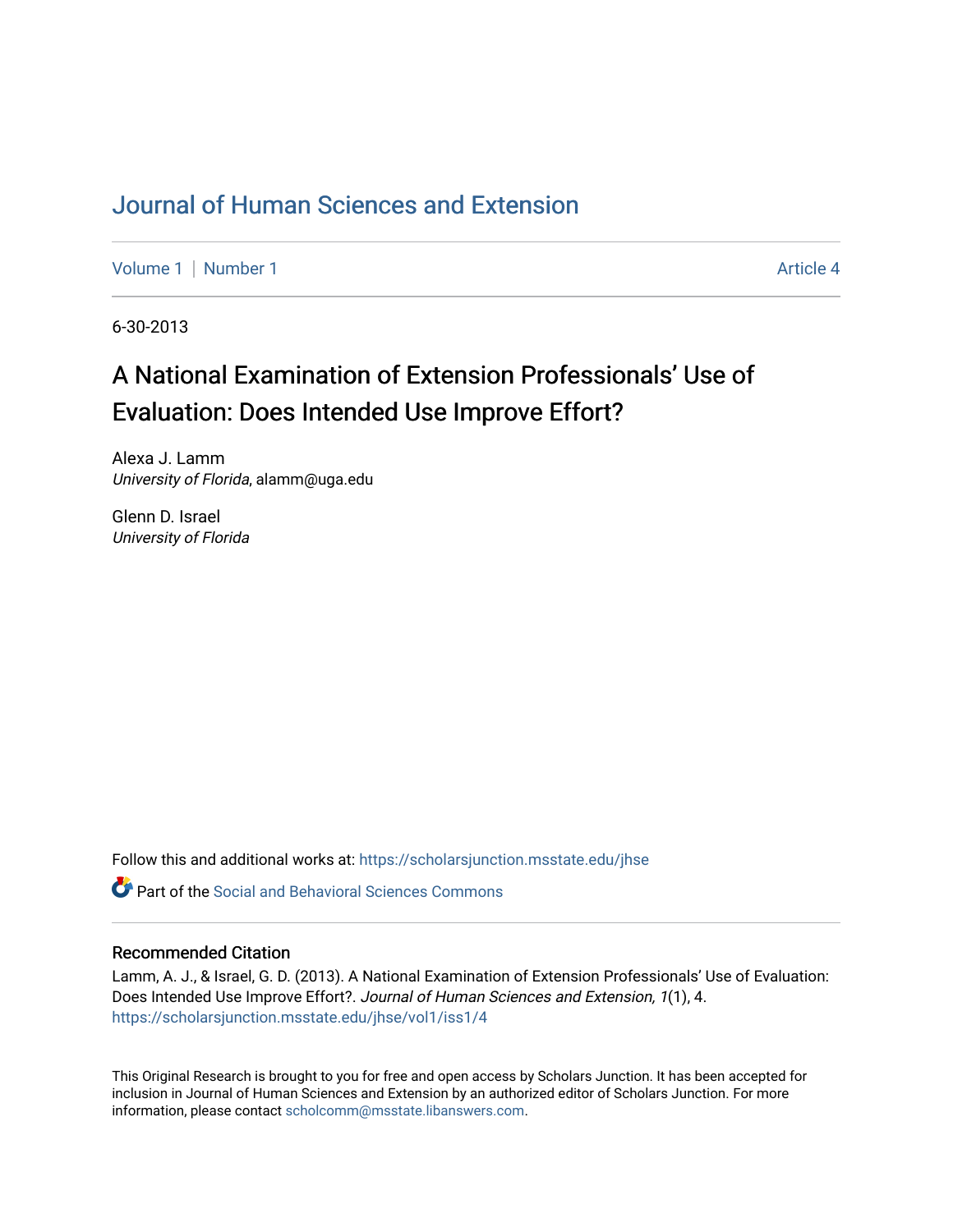# **A National Examination of Extension Professionals' Use of Evaluation: Does Intended Use Improve Effort?**

**Alexa J. Lamm Glenn D. Israel** *University of Florida*

*As state and federal budgets tighten, Extension must be accountable for the use of public funds if it wants to maintain current funding levels. While those working within Extension know the long-term successes of Extension programs, data detailing these are limited. High quality evaluations must be developed to collect the data needed to exhibit public value. One way to encourage the collection of rigorous data is through the use of evaluation. Evaluation use creates an environment that encourages organizational thinking that can result in accountability reports adequate for funding decisions. This study examined how Extension professionals' engagement in evaluation is related to their perceptions of personal and organizational evaluation use. The findings show that a substantial percentage of Extension professionals are doing just enough evaluation to complete mandatory reports. The results of the study also showed that Extension professionals valued personal use of evaluation data over the organizational use. Extension professionals were more likely to conduct in-depth evaluations when it was used to inform stakeholders or for future programmatic planning than for accountability purposes. Professional development efforts should target the use of evaluation for personal programmatic improvement rather than accountability to encourage participation and evaluation competency development.* 

*Keywords:* Extension, evaluation, use, accountability, reporting, programmatic improvement

Extension is the largest nonformal adult education system in the United States (Franz & Townson, 2008). The national Extension system's reach is extremely wide, encompassing nearly 3,150 county extension offices, 105 land-grant colleges and universities, and includes the federal government through the United States Department of Agriculture's (USDA) National Institute of Food and Agriculture (NIFA) (Cooperative State Research, Education, and Extension Service, n.d.). The national Extension system must deal with unique challenges when being held accountable for the federal funds it receives, especially when proving its worth to the public. Extension professionals are required to report on the number of participants in their programs and how the programs have impacted participants' lives in order to remain accountable (USDA

Direct correspondence to Alexa J. Lamm at alamm@ufl.edu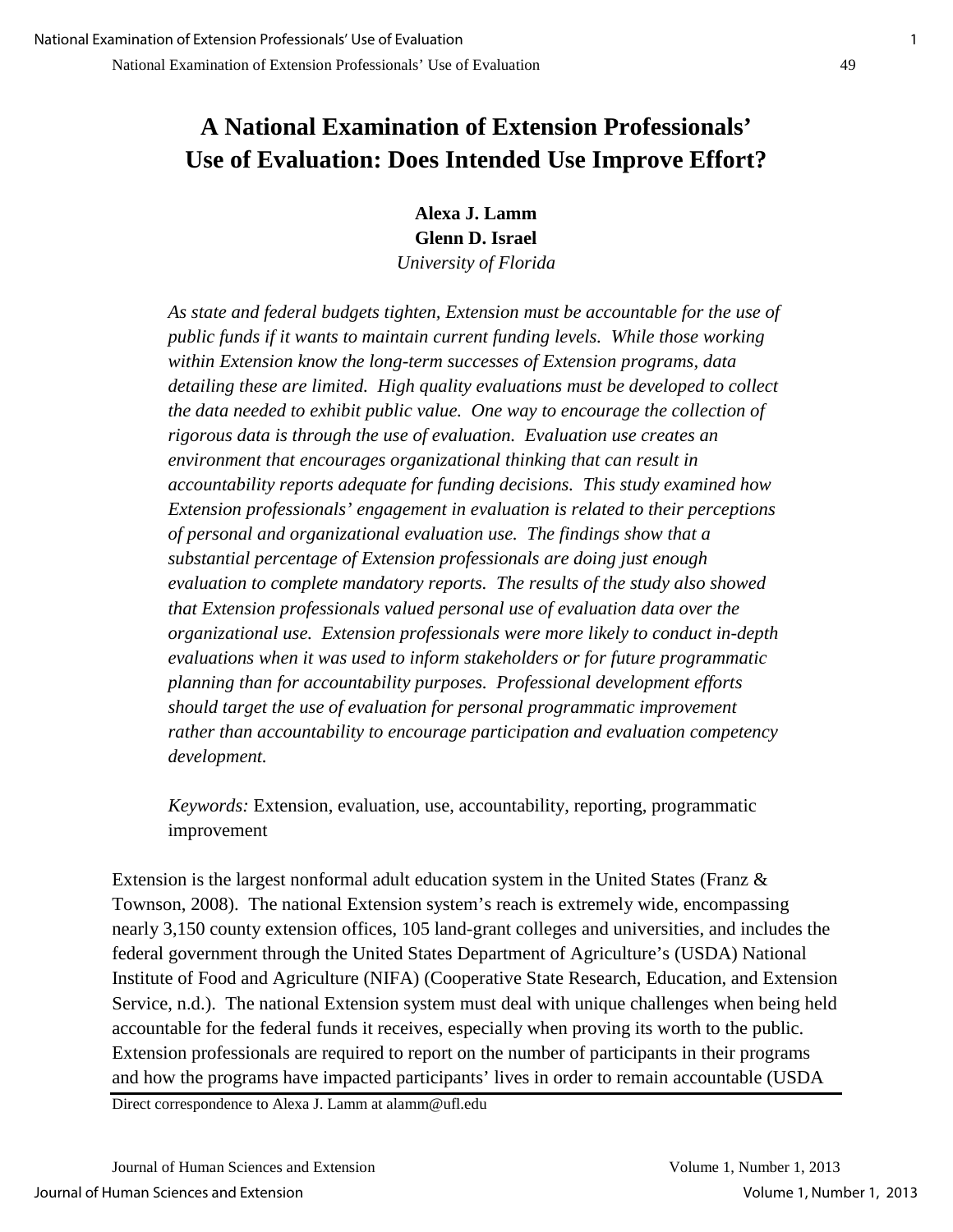NIFA, 2012). In order to do so, Extension professionals must engage in the practice of evaluation. However, previous research shows that accountability-driven evaluations emphasize looking back and judging programs by placing blame or praise, leaving little room for learning and programmatic improvement (Patton, 2008). If evaluation is to be used to understand processes and outcomes with the intent of further developing future activities, then the intent of evaluation cannot come from an accountability standpoint (Cronbach, 2000). Funders require that accountability measures be in place, including regular progress reports, because this is the information they use to guide future funding and policy decisions. Data collected in progress reports, however, are rarely adequate for making programmatic improvements because "accountability systems serve the purpose of providing an account of how things are going but not enough information to inform decisions or solve problems" (Patton, 2008, p. 121).

A solution to this problem may be focusing evaluation efforts on using results rather than collecting them merely for accountability purposes. In a broad sense, the future of an organization is heavily reliant upon its ability to adapt and learn from its employees (Burke, 2008). Using evaluation results to make programmatic improvements and decide on future direction can create an atmosphere that encourages organizational thinking and learning. Meadows, Randers, and Meadows (2004) stated "learning means the willingness to go slowly, to try things out, and to collect information about the effects of actions, including the crucial but not always welcome information that the action is not working" (p. 7). Evaluation reports focused on use can continue to provide accountability reports, which are adequate for decision making and meet state and federal requirements while enhancing organizational thinking.

Despite previous research stating evaluation is an important competency for Extension employees (Harder, Place, & Scheer, 2010), a culture supporting evaluation use within most state Extension systems has been limited (Radhakrishna & Martin, 1999). Extension professionals were pushed to measure short-term changes in the 1980s when the USDA was encouraged to provide data showing the value of Extension at the federal level (Warner & Christenson, 1984). Thirty years later, the majority of Extension professionals tend to use basic posttests given at the conclusion of their educational activities to assess the level of success they have had educating their participants (Franz & Townson, 2008). Posttests based on single activities generally collect low-level reactions or short-term knowledge and skills gains (Franz & Townson, 2008). Without collecting data over time, there is no way to measure intermediate and long-term outcomes, including behavior changes, and social, economic, and environmental (SEE) impacts of Extension programs, needed to show public value (Franz & Townson, 2008). Extension needs to enhance the evaluation efforts at both the state and federal level if there is a hope of showing the public value needed to continue current levels of governmental support (Anderson & Feder, 2007). By examining how Extension professionals evaluate their programs, and how their engagement in evaluation relate to use at the individual and organizational levels, a future direction for enhancing program outcomes and, in turn, accountability reports may be developed.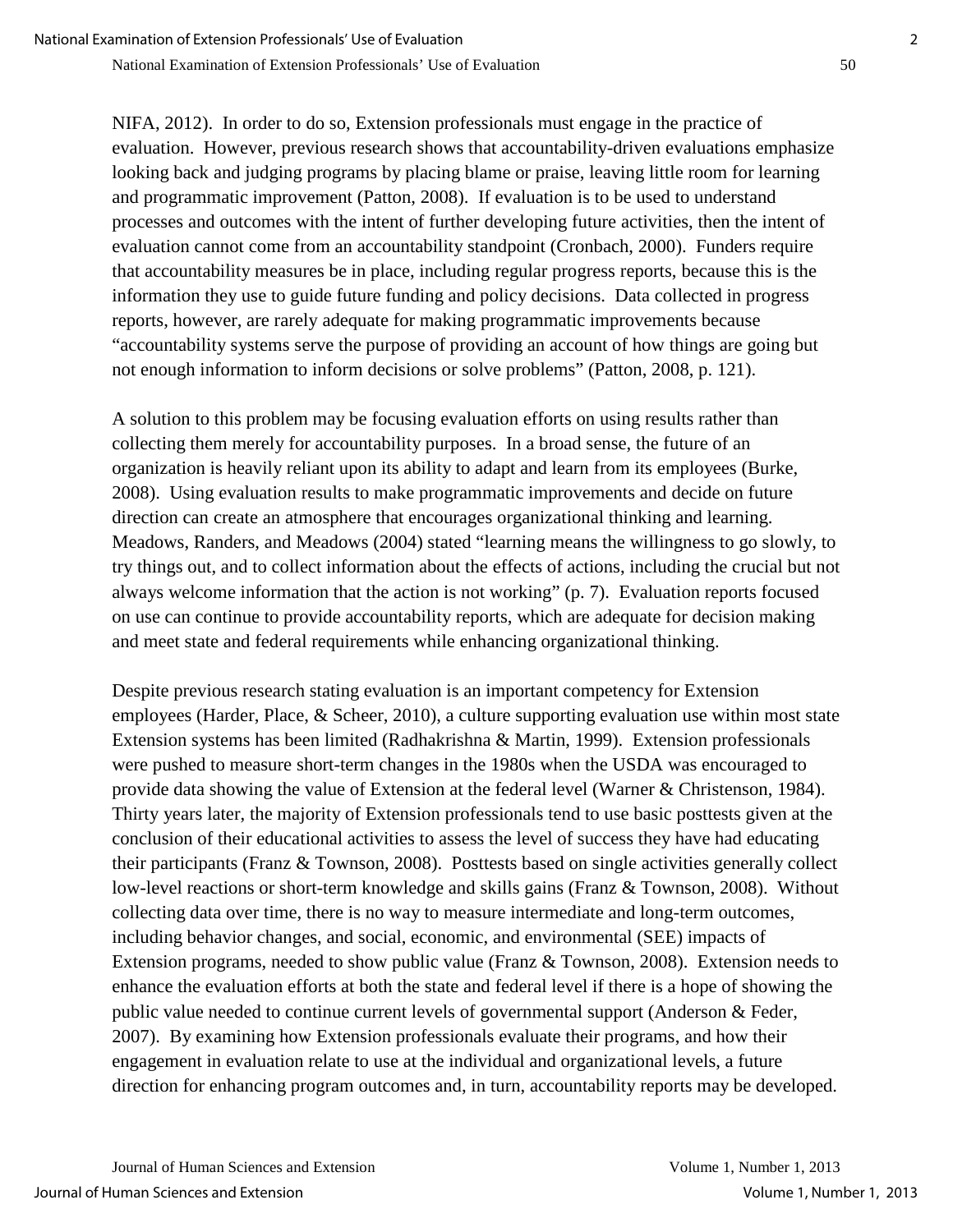Patton's (2008) theory of utilization-focused evaluation was used as the theoretical framework for this study. According to Patton (2008), utilization-focused evaluators work with intended users of a program to determine their priorities early in the evaluation process. The intent is then used to inform the design of the evaluation process (Patton, 2008). This process includes any possible data collection, timing of the evaluation, data analysis, and reporting procedures (Patton, 2008). Gaining user input early is supposed to increase the chance the evaluation will result in the desired impact (Rossi, Lipsey, & Freeman, 2004). There are many definitions evaluators, program coordinators, and administrators can infer to use, as use can have different meanings depending upon the context in which it is being applied when evaluating (Patton, 2008). According to Patton (2008), these meanings include: (a) direct intended uses, (b) longer term uses, (c) primarily political uses, (d) misuses, (e) nonuses, and (f) unintended effects. This study focuses primarily on direct, intended use of evaluation within the context of Extension programming.

Patton (2008) identified three categories of direct intended use: instrumental use, conceptual use, and process use. Using findings to directly inform decisions in a way that they contribute to problem solving is considered instrumental use (Patton, 2008). Instrumental use links the results of the evaluation directly to a programmatic action making it an instrument of action. Past research has shown Extension professionals may use evaluation for instrumental use "as indicated by their tendency to believe evaluation is a critical tool for improving programs" (Lamm, Israel, & Harder, 2011, p. 53). In addition, several Extension instrumental use evaluations can be found in the recent literature highlighting the results of their evaluations (Menalled, Grimberg, & Jones, 2009; Neal, 2010).

Conceptual use is intended to inform organizational-level thinking about a program or policy (Patton, 2008). Conceptual use evaluations are primarily used to assist leaders in developing an understanding of a concept; however, no action or decision can be directly attributed to the results of conceptual evaluation use (Patton, 2008). Conceptual use evaluation contributes to offering data for future conceptual development of programs, but is not specific to a time or place in the same way as instrumental evaluation. The most common form of Extension conceptual use is in the form of needs assessments conducted to inform future practice (Culp & Kohlhagen, 2004; Lamm et al., 2011; Kaplan, Liu, & Radhakrishna, 2003). Lamm et al. (2011) found Extension professionals reported using their evaluation results to inform their decisions when establishing future programming efforts.

When an evaluator engages in process use it is for the purpose of learning from the evaluation process itself, engaging in problem solving based on the data provided during the evaluation process and not the end result of the evaluation (Lamm et al., 2011). Patton (2008) stated that "process use refers to cognitive, behavioral, program, and organizational changes resulting … from engagement in evaluation process and learning to think evaluatively" (p. 108). In process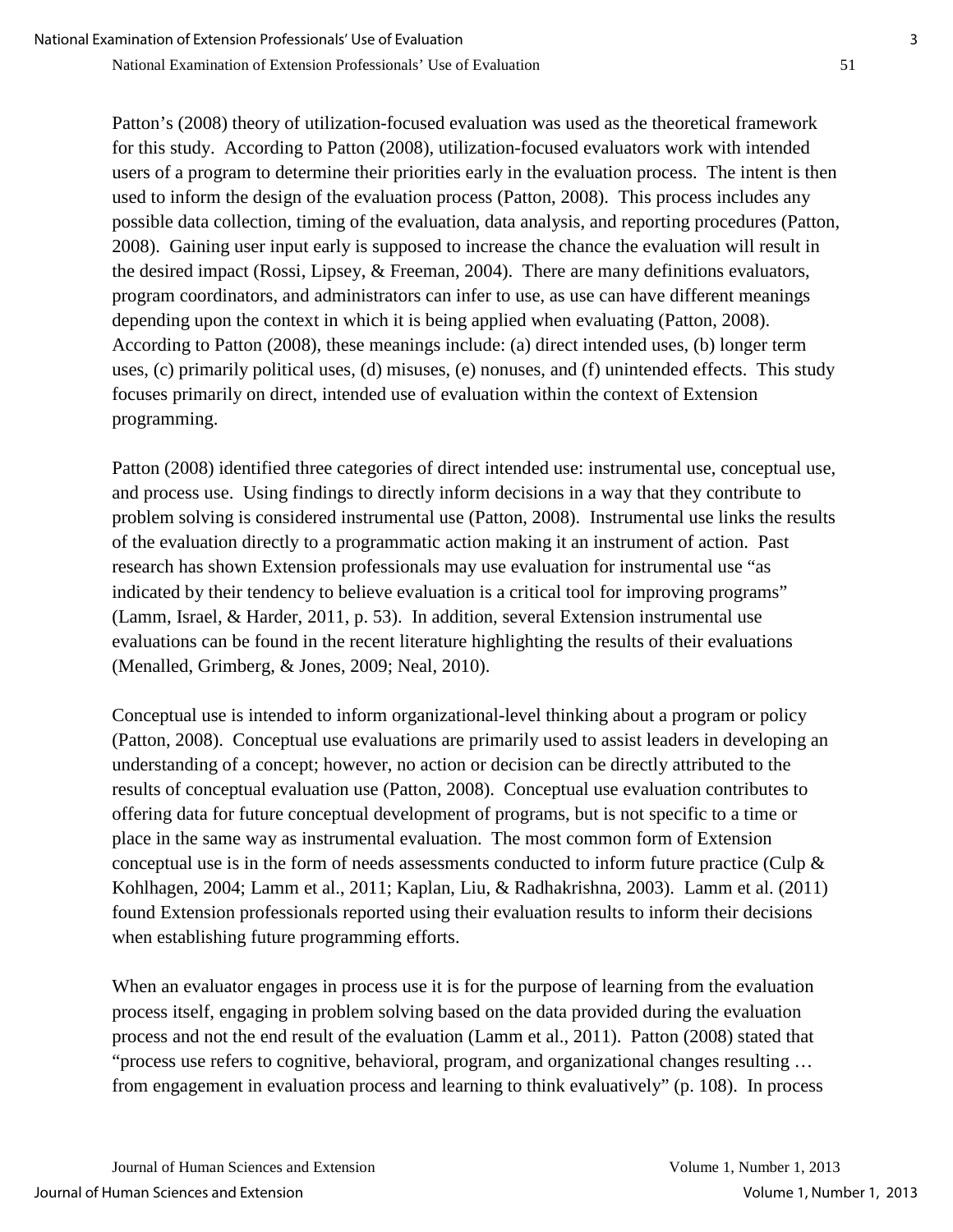use oriented evaluation, the evaluation process becomes a tool for making programmatic decisions. It assists the program planner in refining and defining what they want as an intended outcome of the program (Lamm et al., 2011).

According to Patton (2008), a focus on evaluation use can enhance programmatic evaluation behaviors resulting in the development of appropriate measures that can lead to higher levels of accountability. To this end, if Extension professionals perceive the evaluation process as valuable in that either they are using their evaluation results to improve their programs or their organization is using their evaluation results for a larger purpose than to just collect data for an annual report, they should be more likely to collect rigorously produced evaluation data (Lamm et al., 2011). The creation and use of accurate and reliable data that describes the quality and impact of educational programs and outreach efforts can greatly enhance future Extension programming and provide valuable data showing the programmatic worth of Extension programs to the public. Therefore, an understanding of how Extension professionals perceive evaluation use, and how those perceptions are related to evaluation behavior, can guide research-based recommendations on how to enhance Extension evaluation behaviors. The purpose of this study was to identify how Extension professionals' engagement in evaluation related to their perceptions of evaluation use. The guiding objectives for this study were to (a) describe extension professionals' level of engagement in evaluation, (b) identify Extension professionals' perceptions regarding both personal and organizational use of evaluation, and (c) examine the relationships between Extension professionals' level of engagement in evaluation and perceptions of personal and organizational use of evaluation.

## **Methods**

## **Participants**

The 1,795 field-based Extension professionals employed by the University of Arizona, University of Florida, University of Maine, University of Maryland, Montana State University, University of Nebraska, North Carolina State University, and University of Wisconsin made up the participants for this study. The Extension professionals working within these states were selected due to their representation of Extension system size, regional location, and diversity in personnel. Responses were received from 1,223 of the participants. Only 1,173 of the responses were complete, resulting in a response rate of 65.2%. Chi-square tests comparing respondents to nonrespondents and respondents to the entire population on specific demographic characteristics have been identified as an accurate way of accounting for response error (Rossi et al., 2004). When compared, differences between respondents and the entire sample were nonsignificant with a Chi-square value of 2.00 and a *p* value of .16, and differences between respondents and nonrespondents were nonsignificant with a Chi-square value of 1.72 and a *p* value of .19. Significance was based on a *p* value of <.05 established *a priori*.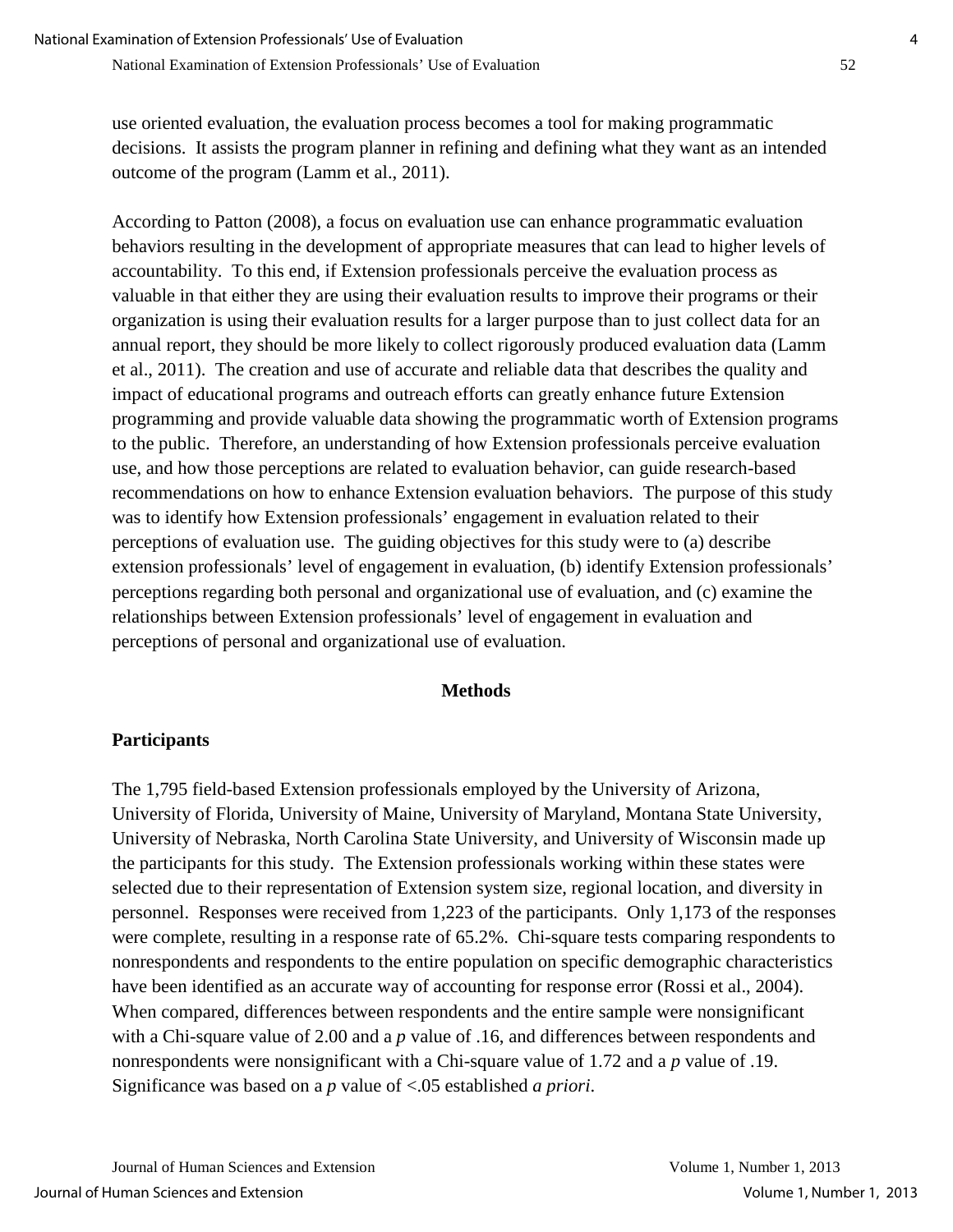Descriptive analysis of the demographic data showed there were 751 female (64.0%) and 422 male (36.0%) respondents. The majority  $(87.6\%, n = 1,027)$  of respondents were Caucasian/White with African Americans representing 4.1% (*n* = 48). Hispanic, Native American, and Other categories were represented minimally. Most of the respondents (70.1%,  $n = 822$ ) had obtained a master's degree while 19.0% ( $n = 223$ ) had a bachelor's degree. Respondents represented all programmatic areas with 27.1% (*n* = 318) focusing on Family and Consumer Sciences/Nutrition, 23.4% (*n* = 275) on 4-H Youth Development, 24.6% (*n* = 289) on Agriculture, and 11.2% ( $n = 131$ ) on Horticulture. Almost half (43.1%,  $n = 505$ ) were in tenuretrack positions, and 26.9% ( $n = 316$ ) of the respondents had achieved tenure.

### **Instrumentation**

The target population's access to the Internet allowed the researchers to use an online survey instrument (Dillman, Smyth, & Christian, 2009). The study's evaluation use survey instrument was originally developed by Lamm et al. (2011) to measure evaluation use within a specific state. This instrument consisted of three sections related to evaluation and its use along with a series of demographic items used to describe the respondents.

The first section measured the Extension professionals' engagement in evaluation. Respondents were asked to identify how they evaluated their *best* or *most important* program based on a list of essential competencies for program evaluators developed by Ghere, King, Stevahn, and Minnema (2006). To do so, participants marked whether or not they had engaged in 27 specific data collection or data analysis/reporting methods during the past year. To calculate an overall evaluation engagement score, each of the 27 methods in which the Extension professionals reported engaging were given a point. The total responses were summed to create an overall evaluation engagement score. The 27 methods included:

- Track respondents' gender
- Track respondents' race/ethnicity
- Posttest to evaluate activities
- Interviews to evaluate activities
- Interviews to evaluate entire program
- Posttest to evaluate entire program
- Interview to evaluate behavior change
- Collect artifacts
- Conduct both pretests and posttests to evaluate single activities
- Participant written accounts such as journals and/or log books
- Interviews to evaluate SEE changes
- Pretest/posttest to evaluate entire program rather than individual activity
- Test to evaluate behavior change
- Test to evaluate social, economic, and environmental (SEE) changes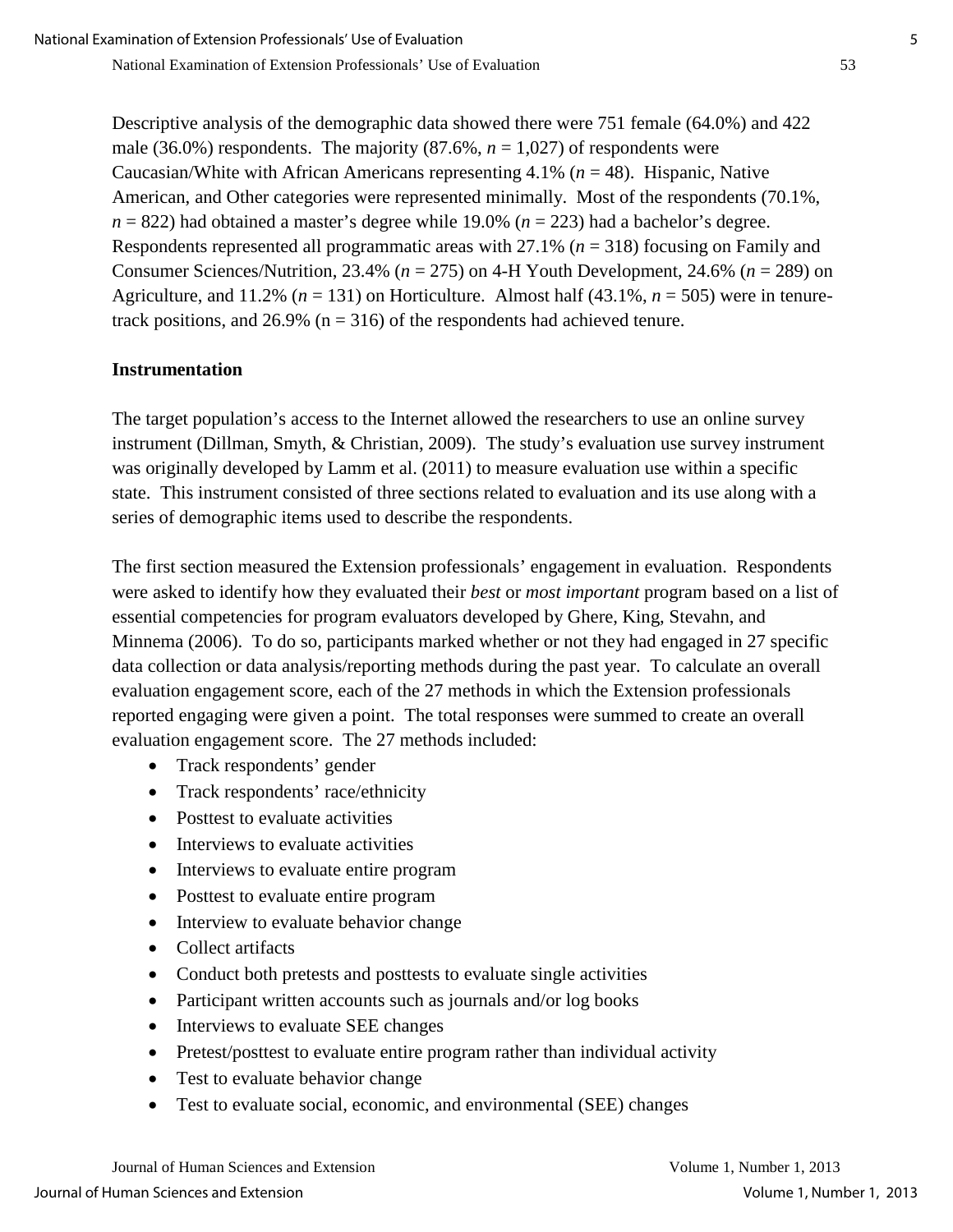- Comparison group used as a control
- Report actual numbers
- Summary of written accounts
- Report means or percentages
- Summary of artifacts collected
- Summary of interview results
- Examine change over time
- Comparing content of interviews for similarities and differences
- Member checking interview results
- Other form of data analysis and/or reporting
- Report standard deviations
- Compare groups
- Advanced inferential statistics

The second section requested respondents assess their personal perceptions of evaluation use by rating six items on a Likert-type scale. Response choices for this section were: 1 – *Not at all true for me*, 2 – *Slightly true for me*, 3 – *Somewhat true for me*, 4 – *Mostly true for me*, 5 – *Completely true for me*. Reliability for the personal evaluation use construct, as reported by the developers, was a Cronbach's alpha coefficient of .82 (Lamm et al., 2011).

The third section of the questionnaire requested respondents assess their perceptions of organizational evaluation use by rating five statements on a Likert-type scale. Response choices for this section were: 1 – *Strongly disagree*, 2 – *Disagree*, 3 – *Neutral*, 4 – *Agree*, 5 – *Strongly agree*. Reliability for the organizational evaluation use construct, as reported by the developers, was a Cronbach's alpha coefficient of .83 (Lamm et al., 2011).

Given the instrument was changed to be applicable to a national context, the instrument was reviewed by a panel of experts with backgrounds in Extension and evaluation for content, face validity, and survey design. The panel of experts represented four institutions to gain a national perspective: the University of Florida, North Carolina State University, Purdue University, and Oklahoma State University.

### **Procedure**

The instrument was distributed online via e-mail invitation using the Tailored Design Method (Dillman et al., 2009). The process included an initial request to complete the survey and a series of weekly reminders. Each state involved in the study provided the list of Extension professionals' names, locations, and e-mail addresses to the researchers. The state lists were combined into a database of 1,795 Extension professionals. All correspondence related to the survey was sent by the researchers with approval from each state's Extension administration.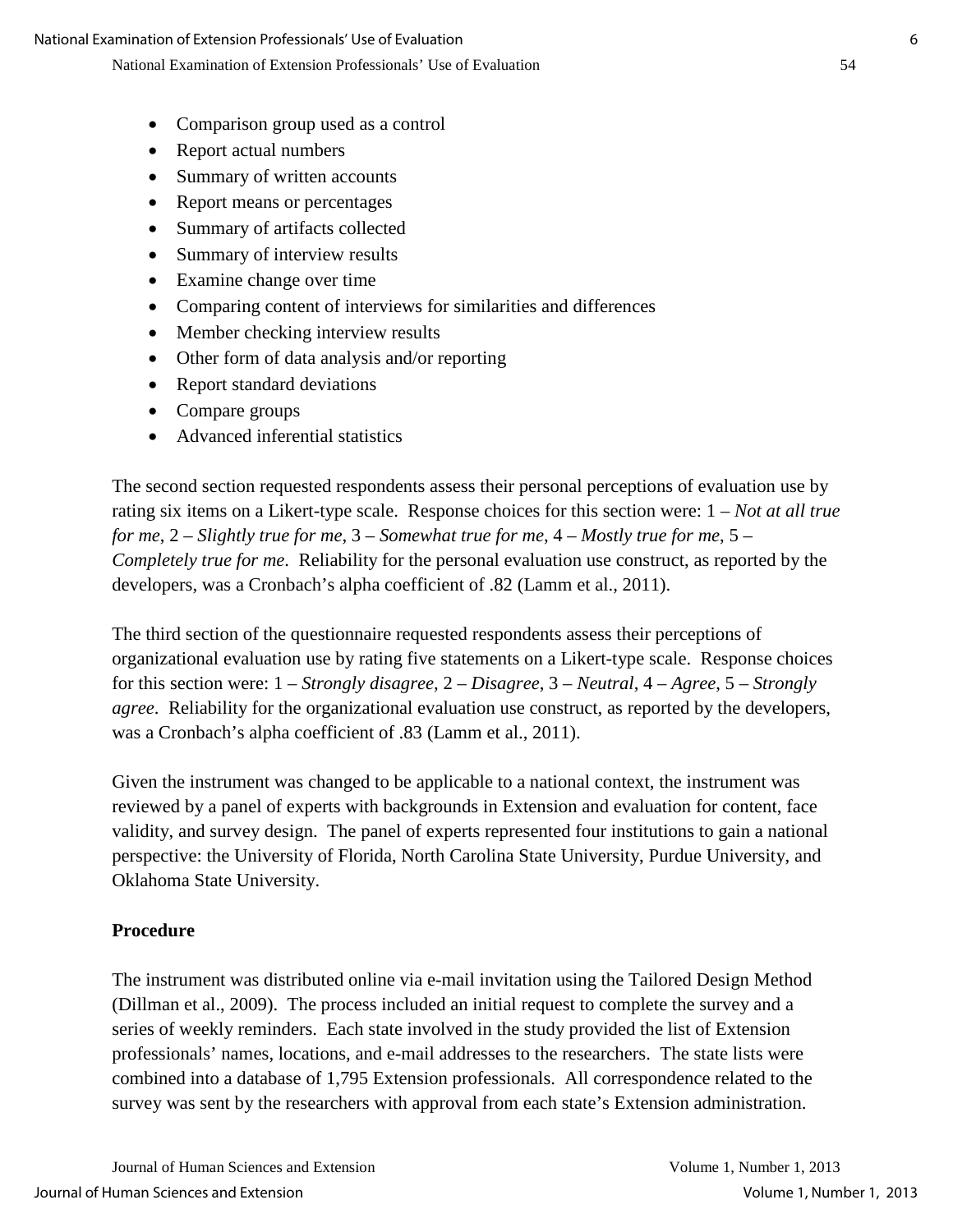Prior to the initial invitation, each state Extension director sent out an e-mail to his/her system alerting the participants they would be receiving an important survey.

### **Data Analysis**

The first two research objectives were addressed through descriptive statistics using SPSS. The third research objective, identifying relationships between Extension professionals' evaluation behaviors and their perceptions regarding the use of evaluation, were described by calculating Pearson's product-moment correlation coefficient using Davis' (1971) convention. Magnitude of the relationship is noted by Davis (1971) as  $.01 \ge r \ge .09 = Negligible$ ,  $.10 \ge r \ge .29 = Low$ ,  $.30$ ≥ *r* ≥ .49 = *Moderate*, .50 ≥ *r* ≥ .69 = *Substantial*, *r* ≥ .70 = *Very Strong*. A level of significance of .05 was established *a priori*.

#### **Results**

### **Engagement in Evaluation**

Respondents were initially asked, "Did you evaluate your most important program this past year (this includes tracking participation records)?" Exactly 13.6% (*n* = 163) of the respondents noted they did not engage in the practice of evaluation during the past year and were given a score of zero for engagement in evaluation. Those who did evaluate their most important programs were asked whether or not they had engaged in 27 specific data collection or data analysis methods during the past year. The responses were summed to create an engagement in evaluation score that ranged from 1 to 27. The mean engagement in evaluation score was 11.83 with a standard deviation of 6.20.

When engagement in evaluation items were reviewed, the largest number of respondents kept program participation records ( $n = 966, 82.4\%$ ), reported the number of customers attending a program (*n* = 966, 82.4%), and tracked their participants' gender (*n* = 841, 71.7%). All three are items required for state and federal reporting (Franz & Townson, 2008). Very few respondents used more rigorous evaluation techniques including the use of any type of inferential statistic  $(n = 23, 2.0\%)$ , using a comparison group as a control when evaluating  $(n = 60, 5.1\%)$ , or reporting standard deviations ( $n = 133, 11.3\%$ ). All three methods provide information that can be used to better understand the impacts of Extension programs, but go above and beyond state and federal reporting requirements.

#### **Perceptions of Evaluation Use**

Respondents were then asked to respond to six statements on a five-point summated-rating scale to measure their personal perceptions regarding the use of evaluation. Frequency responses for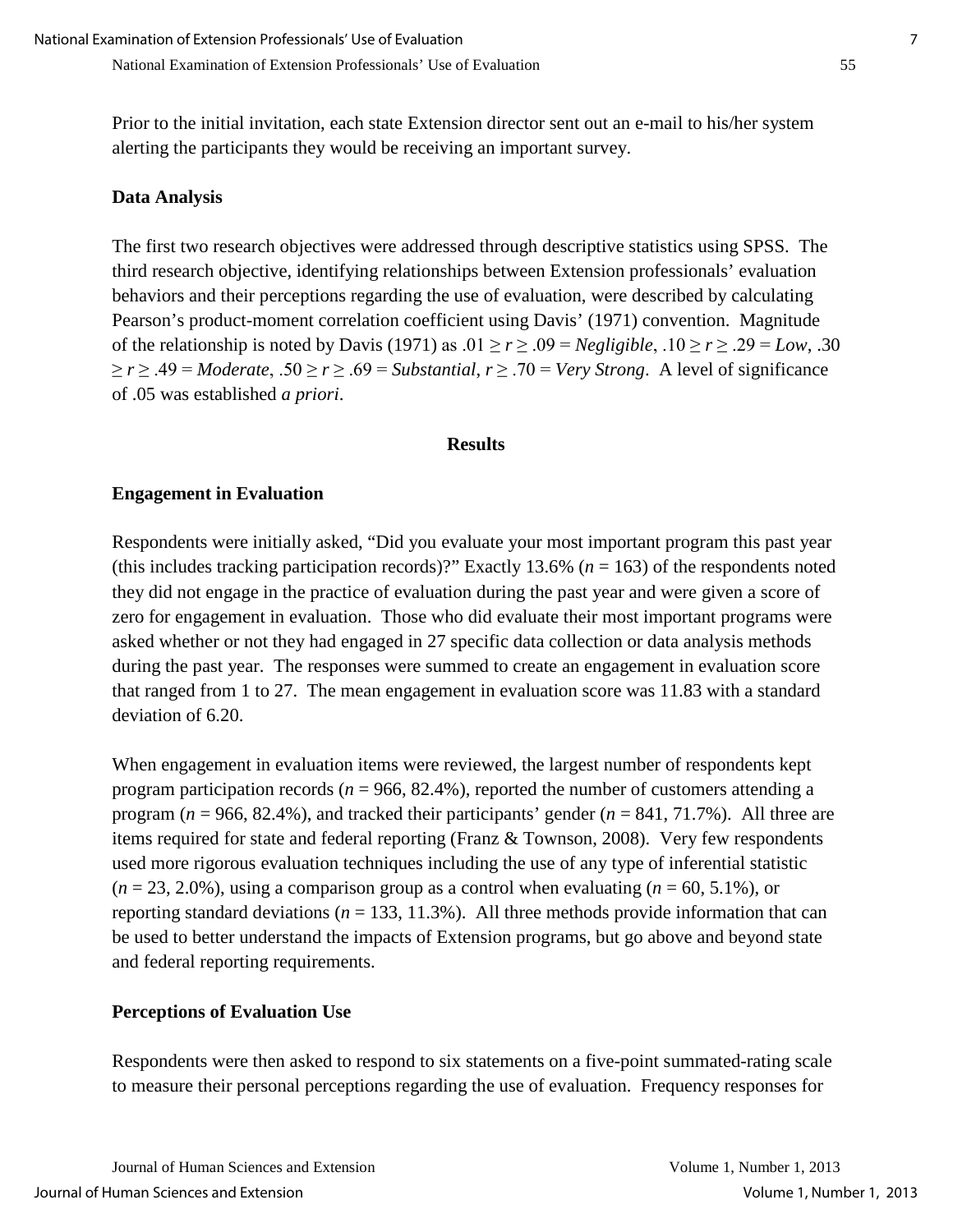each item can be seen in Table 1. The responses indicated that 84.7% of the respondents felt that it was mostly or completely true for them that evaluation is a critical tool for improving Extension programs. While over 80% of respondents reported they identified the needs and interests of their stakeholders prior to developing programs as mostly or completely true, just over 55% indicated it was mostly or completely true they report their results to their stakeholders, and just over 50% reported it was mostly or completely true that their evaluation results serve the information needs of their community stakeholders. Responses to the six perceptions of personal evaluation use items were summed and averaged to create an overall perception of personal evaluation use score ( $M = 3.86$ ,  $SD = 0.63$ ), showing that when combined, the items making up the personal perceptions regarding evaluation use were mostly true for the respondents.

|                                                                                                             | Not at<br>all true | <b>Slightly</b><br>true for | <b>Somewhat</b><br>true for | <b>Mostly</b><br>true for | <b>Completely</b><br>true for |
|-------------------------------------------------------------------------------------------------------------|--------------------|-----------------------------|-----------------------------|---------------------------|-------------------------------|
| <b>Evaluation Use Items</b>                                                                                 | for me             | me                          | me                          | me                        | me                            |
| I feel evaluation is a critical tool for<br>improving Extension programs.                                   | 0.6%               | 2.9%                        | 11.7%                       | 38.4%                     | 46.3%                         |
| I identify the needs and interests of my<br>stakeholders prior to developing<br>programs.                   | $0.9\%$            | 3.1%                        | 15.1%                       | 49.3%                     | 31.5%                         |
| I think it is important my evaluation<br>results can be used by others within<br>my state Extension system. | 1.8%               | $6.1\%$                     | 20.8%                       | 40.4%                     | 30.8%                         |
| I use evaluation results to make decisions<br>about my programs.                                            | 0.9%               | 4.7%                        | 22.2%                       | 47.4%                     | 24.6%                         |
| I report evaluation procedures and results<br>to my community stakeholders.                                 | 2.8%               | 11.1%                       | 30.1%                       | 38.9%                     | 16.9%                         |
| My evaluations serve the information<br>needs of my community<br>stakeholders.                              | 3.2%               | 10.1%                       | 35.0%                       | 41.5%                     | 9.9%                          |

*Table 1. Respondents' Personal Perceptions Regarding Evaluation Use (N = 1,173)* 

Note: Percentages may not add to 100% due to rounding.

Table 2 displays respondents' perceptions of organizational evaluation use. Respondents were asked to respond to a series of five statements using a five-point summated-rating scale. Over 70% of respondents agreed or strongly agreed their direct supervisor is interested in using their evaluation results, and 58.5% agreed or strongly agreed their state Extension director seeks evaluation information when making decisions. Only 53.5% agreed or strongly agreed they discuss evaluation approaches, challenges, and use in their Extension office; while over 20% reported they disagree or strongly disagree these discussions occur. Responses to the five organizational evaluation use items were summed and averaged to create an overall perception of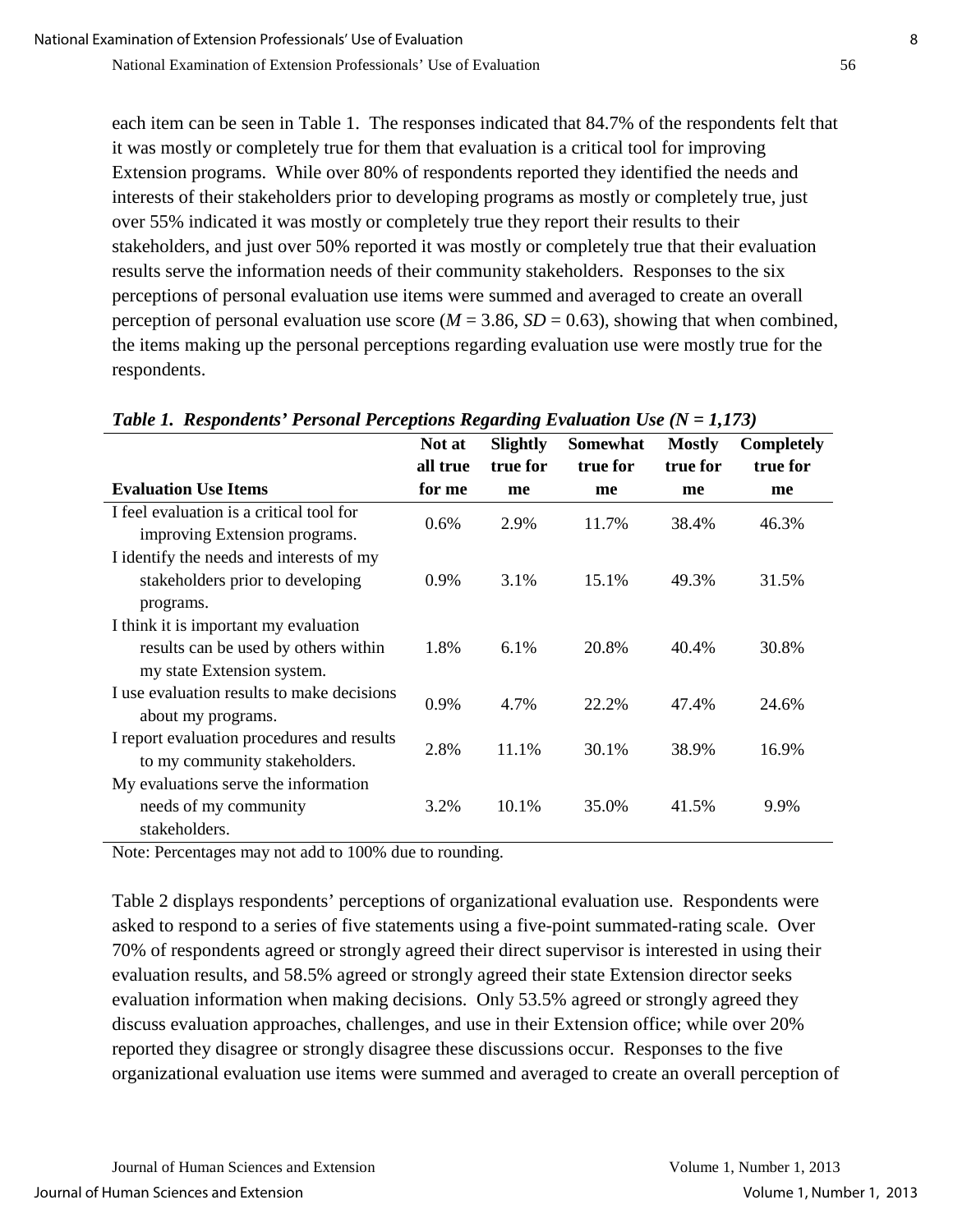organizational evaluation use score ( $M = 3.57$ ,  $SD = 0.67$ ), showing that when combined, respondents agreed with the items.

|                                          | <b>Strongly</b> |                 |                |       | <b>Strongly</b> |
|------------------------------------------|-----------------|-----------------|----------------|-------|-----------------|
| <b>Evaluation Use Items</b>              | <b>Disagree</b> | <b>Disagree</b> | <b>Neutral</b> | Agree | Agree           |
| My direct supervisor is interested in    | 3.1%            | 5.0%            | 19.4%          | 47.0% | 24.2%           |
| using my evaluation results.             |                 |                 |                |       |                 |
| The state Extension director seeks       |                 |                 |                |       |                 |
| evaluation information when              | 1.7%            | 4.0%            | 34.2%          | 43.1% | 15.4%           |
| making decisions.                        |                 |                 |                |       |                 |
| My direct supervisor clearly             |                 |                 |                |       |                 |
| communicates how evaluation              | 3.4%            | 9.0%            | 30.0%          | 40.0% | 16.6%           |
| results will be used.                    |                 |                 |                |       |                 |
| There is a strong interest in using data |                 |                 |                |       |                 |
| to make decisions in my Extension        | 2.8%            | 11.8%           | 30.1%          | 44.0% | 9.8%            |
| office.                                  |                 |                 |                |       |                 |
| Extension professionals discuss          |                 |                 |                |       |                 |
| evaluation approaches, challenges,       | 3.8%            | 16.6%           | 25.0%          | 45.9% | 7.6%            |
| and use in my Extension office.          |                 |                 |                |       |                 |

|  | Table 2. Participant's Perceptions of Organizational Evaluation Use $(N = 1,173)$ |  |
|--|-----------------------------------------------------------------------------------|--|
|  |                                                                                   |  |

Note: Percentages may not add to 100% due to rounding.

## **Relationships between Engagement in Evaluation and Perceptions of Evaluation Use**

The individual engagement in evaluation scores were then analyzed with the personal perceptions and organizational use index scores to determine if relationships existed between perceived personal and organizational evaluation use and actual engagement in evaluation. Engagement in evaluation was moderately correlated with the personal perceptions index (see Table 3). Engagement in evaluation also had a low correlation with the organizational perceptions index.

|  |  |  | Table 3. Correlations between Engagement in Evaluation and Perceptions of Evaluation Use |
|--|--|--|------------------------------------------------------------------------------------------|
|  |  |  |                                                                                          |

|                                                                                                                                      | <b>Engagement in Evaluation</b> |                  |  |
|--------------------------------------------------------------------------------------------------------------------------------------|---------------------------------|------------------|--|
| <b>Perceptions of Evaluation Use</b>                                                                                                 |                                 | <b>Magnitude</b> |  |
| <b>Personal Perceptions</b>                                                                                                          | .38                             | Moderate         |  |
| <b>Organizational Perceptions</b>                                                                                                    | -17                             | Low              |  |
| Note: Magnitude: $.01 \ge r \ge .09 = Negligible$ , $.10 \ge r \ge .29 = Low$ , $.30 \ge r \ge .49 = Moderate$ , $.50 \ge r \ge .69$ |                                 |                  |  |
| $= Substantial, r \geq .70 = Very strong.$                                                                                           |                                 |                  |  |

#### **Discussion**

This study examined county-based Extension professionals' evaluation engagement related to their best or most important program. It also gave insight into how Extension professionals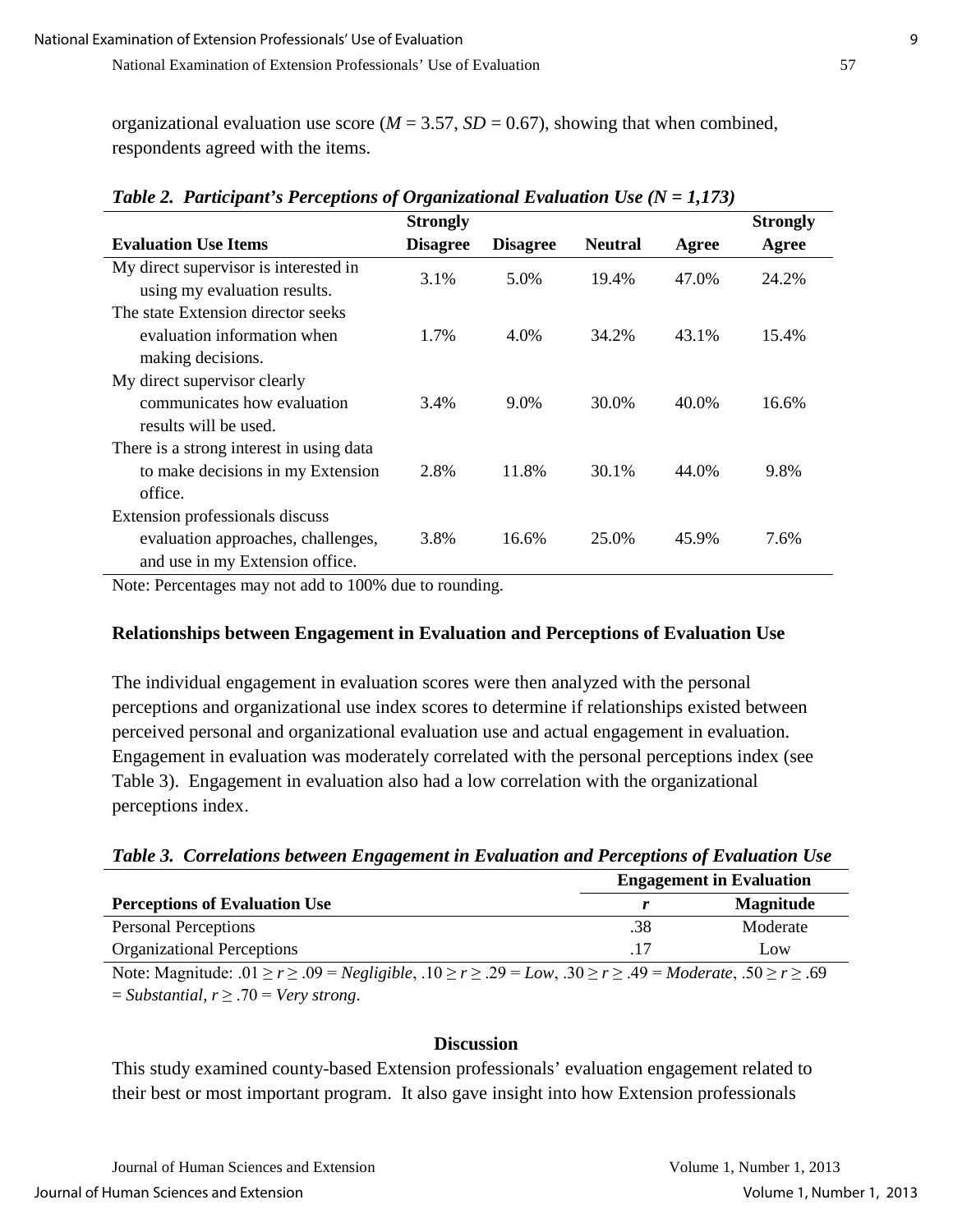perceive their personal use of evaluation in addition to Extension professionals' perceptions of how their state Extension system values the use of evaluation. The results show Extension professionals were engaged in a wide variety of evaluation efforts ranging from not evaluating their programs at all during the previous year to a few that are collecting pretest/posttest data with a control group that can be analyzed using inferential statistics. However, the Extension professionals on the extremes of either end of the evaluation spectrum were the exception and not the rule. Not surprisingly, most Extension professionals were simply keeping program participation records which aligns with a recent single-state study examining evaluation behaviors of Extension professionals (Lamm et al., 2011) and supports Franz and Townson's (2008) assertion that the majority of Extension professionals use posttests given at the end of their educational activities to assess the levels of success.

In general, respondents believed they used their evaluations more than their overall organization. The perceived personal use of evaluation had a stronger relationship with the respondent's evaluation behavior score than their perceived organizational use. This finding aligns with previous studies showing Extension professionals are more likely to evaluate because they feel the results can be used to improve their programs (Franz & Townson, 2008; Lamm et al., 2011).

The study was originally designed to identify the direct use of evaluation by Extension professionals. According to Patton (2008), direct use includes instrumental, conceptual, and process use. The results of this national study provided further evidence suggesting Extension professionals are using evaluation for instrumental use, but in a limited way. This conclusion is based upon the finding that Extension professionals believed evaluation is a critical tool for improving programs, which is congruent with previous research conducted within a single state (Lamm et al., 2011). Conceptual use was also evidenced by the results as Extension professionals felt they used evaluation to make decisions about their programs. These findings are encouraging as they indicated a professional commitment to delivering quality programs, including making improvements related to clientele concerns.

Given the current push by state and federal funders to evaluate programs for accountability purposes, it is not surprising to find the results of this study show Extension professionals believed their state Extension systems, as a whole, use evaluation for political purposes. This finding is consistent across the states represented in this study and in line with previous research (Lamm et al., 2011). Imposed use, a type of political evaluation use, refers to evaluations conducted in response to mandates issued by those in power (Patton, 2008). This definition includes state or federal reporting requirements. Perhaps the sense of imposed use of evaluation results by Extension professionals is a direct result of the state and federal requirements for Extension to report the number of people that are reached through programming, including their demographic characteristics for NIFA Civil Rights requirements. The number of Extension professionals who reported keeping program participation records and tracking gender, race, and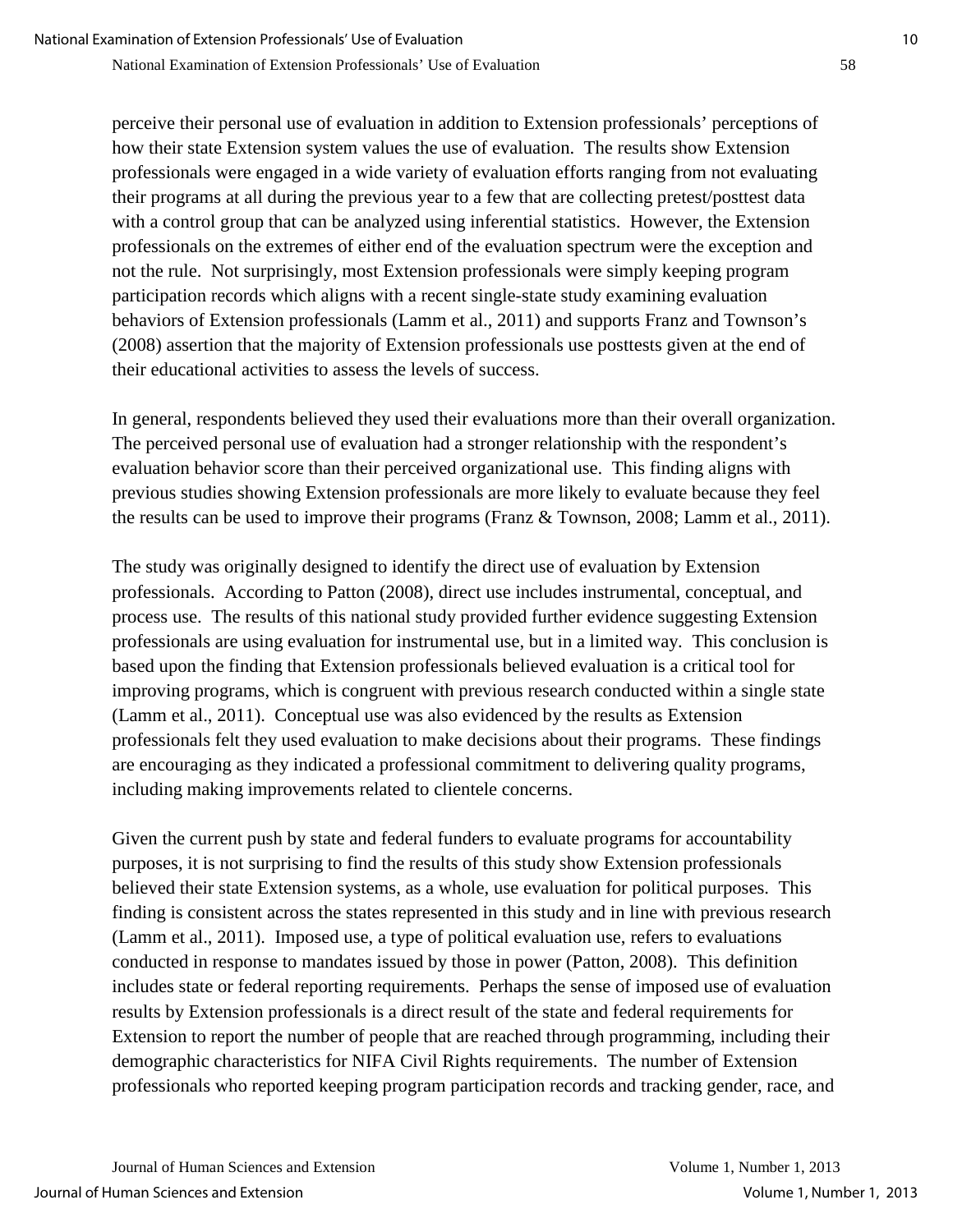ethnicity instead of more rigorous evaluation methods such as pretests/posttests, interviews to evaluate long-term outcomes, and control groups are clear indicators of imposed, and therefore, political use.

# **Implications and Recommendations**

While the necessity for political use of evaluation data will not diminish given the current and projected future economic climate, Extension evaluation specialists can assist Extension professionals in understanding how evaluation data can be used to reach personal programmatic goals while accomplishing reporting requirements. Evaluation-focused professional development efforts could be created and implemented with program development and enhancement in mind. For example, Extension professionals could be asked to bring a specific program outline or logic model with them to the training. Throughout the training, each Extension professional could then apply the evaluation techniques they are learning directly to their program and receive immediate feedback. They could develop surveys, pretests/posttests, and/or interview guides that are directly applicable to their program, be given examples of what their data would potentially look like, and then taught how to analyze it in a way that can be used to develop future recommendations for improvement. This way, Extension evaluation specialists can work collaboratively with Extension professionals in teaching evaluation skills while developing the right tools for their program, Extension professionals get hands-on experience relating evaluation tools to their specific area of interest, and then Extension professionals can return to their positions with tools they can use immediately that fit into their programmatic plans and meet accountability requirements.

It should be acknowledged that some Extension professionals may lack the evaluation expertise to engage in advanced evaluation, which was not measured by this study, and therefore, is a limitation. However, the number of Extension professionals that had achieved tenure in this study suggested that many Extension professionals have been employed in the system long enough that they would have gained evaluation expertise had they felt the need. To this effect, the results of this study suggest a substantial number of Extension professionals are doing just enough evaluating to get by. This contention is aligned with previous research, as it is generally acknowledged in the literature that Extension professionals nationwide use a low level of rigor when conducting evaluations (Franz & Townson, 2008). Keeping program participation records, using posttest only designs for educational activities, and conducting simple interviews are evaluation behaviors that require a minimal amount of effort, producing little information that can be used to improve future programs. These same techniques, however, are often good enough to satisfy accountability requirements. Perhaps Extension evaluation specialists need to emphasize Extension professionals' beliefs that evaluation is a critical tool to improve their Extension programs when developing and marketing evaluation-focused professional development efforts. Rather than focusing the agenda and congruent enrollment information on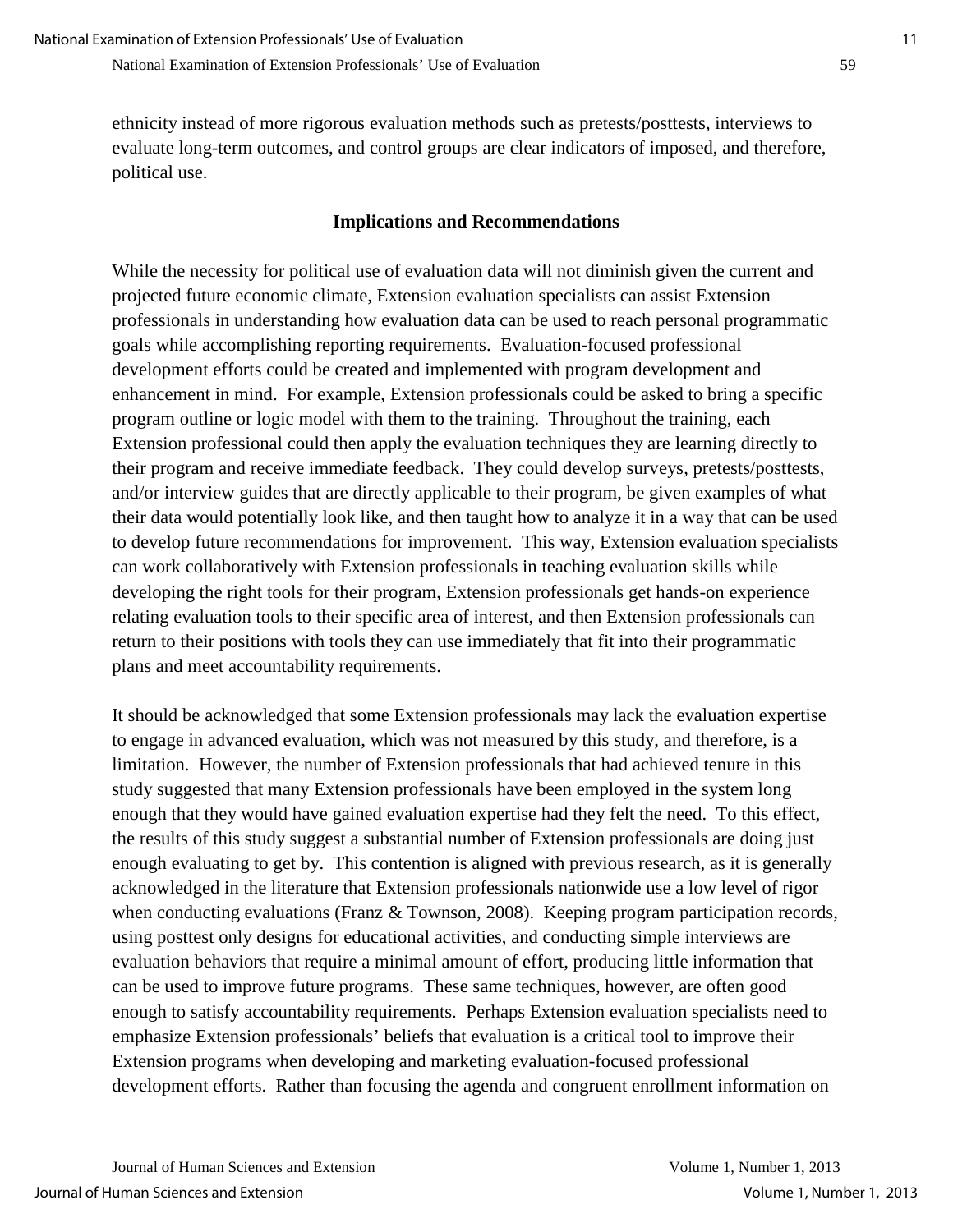collecting the data necessary for reporting purposes, professional development efforts could target the benefits of personal programmatic use of evaluation data. Doing so includes explaining and exhibiting how collecting data over time is worth the associated cost and time. Making this change could assist in altering the evaluation culture within the Extension system to one that supports evaluation use (Radhakrishna & Martin, 1999), further strengthening an environment supportive of developing an important Extension employee competency (Harder et al., 2010).

Extension professionals did perceive their direct supervisors as having a desire to use evaluation results; however, they did not report understanding how the results would be used. In addition, the Extension professionals only slightly agreed their state directors used their evaluation results when making decisions. The level to which an Extension professional felt his/her direct supervisor or state Extension director used his/her evaluation results only had a low level of correlation with his/her actual evaluation behaviors. This implies Extension professionals are going to do what they choose to do with regard to evaluation despite what those they interpret as leaders think or express. Opening up communication channels between Extension professionals and administration may assist Extension professionals in understanding evaluation use at the organizational level. Doing so could demonstrate the value of evaluation to the Extension organization beyond the role it plays in accountability, again enhancing the currently limited culture supporting evaluation use within most state Extension systems (Radhakrishna & Martin, 1999). If this occurs, perhaps Extension professionals would be inclined to evaluate their programs in a more rigorous manner.

The results of this study show barriers continue to exist when engaging Extension professionals in the practice of evaluation. However, reframing evaluation professional development opportunities towards personal use and encouraging open communication channels could assist in overcoming the barriers. More research needs to be done in order to gain insight into the specific issues surrounding the challenges of increasing the amount of evaluations conducted and the level of rigor in which they are conducted. This national study takes a high level view of evaluation practices, only brushing the surface on understanding the choices being made in regards to Extension evaluation. In-depth research exploring why specific Extension professionals have chosen to evaluate their programs with a high level of rigor, despite the majority that do not, would assist in developing an understanding of how barriers against evaluation use have been overcome, further enhancing an understanding of Extension evaluation practice.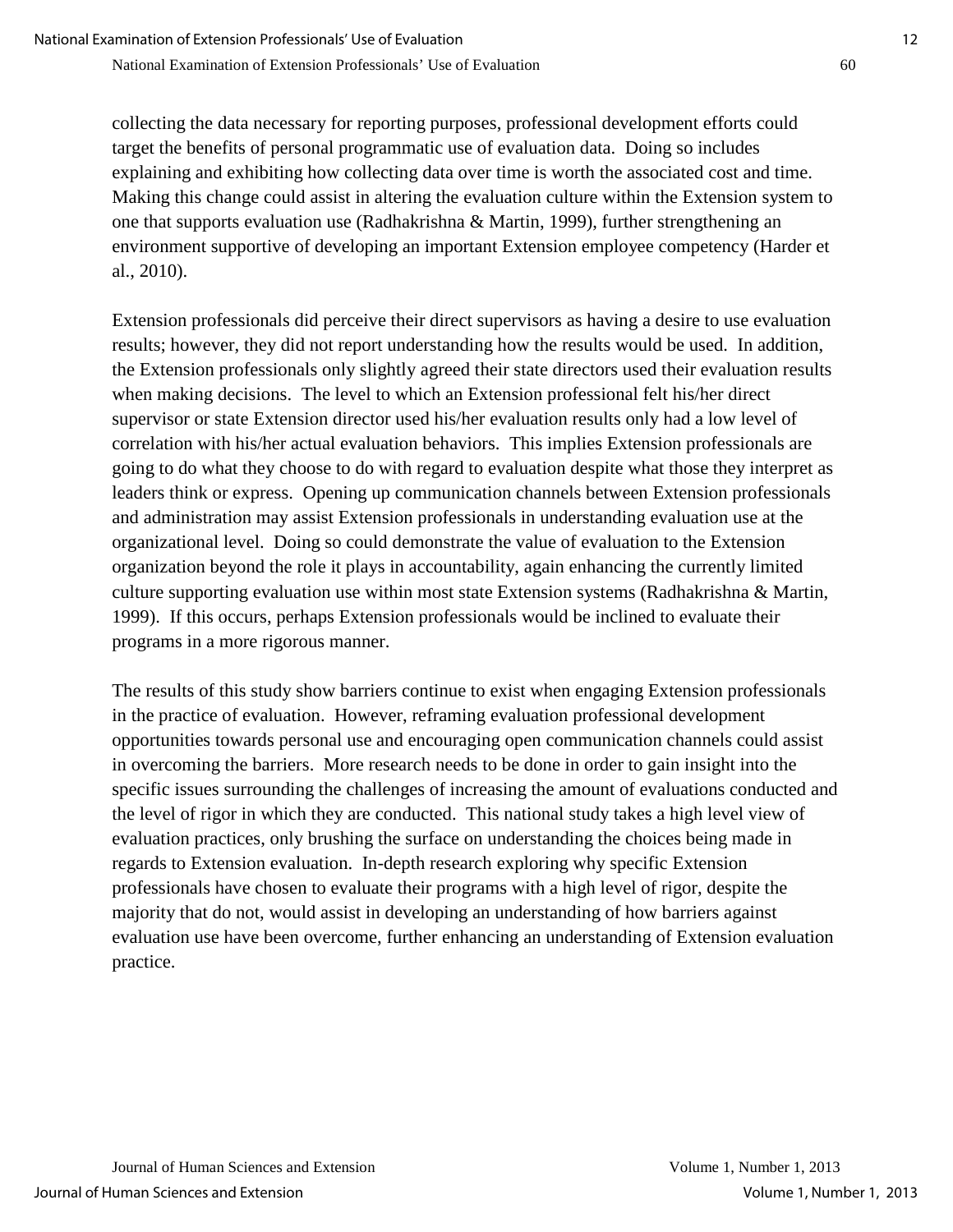# **References**

- Anderson, J. R., & Feder, G. (2007). Agricultural extension. In R. Evenson & P. Pingali (Eds.), *Handbook of agricultural economics.* Washington, DC: Agriculture and Rural Development Department, World Bank.
- Burke, W. W. (2008). *Organizational change: Theory and practice* (2nd ed.). Thousand Oaks, CA: Sage Publications, Inc.
- Cooperative State Research, Education, and Extension Service. (n. d.). *Financial education through taxpayer assistance impact report.* Available at http://www.csrees.usda.gov/nea/economics/pdfs/05\_motax.pdf
- Cronbach, L. (2000). Course improvement through evaluation. In D. I. Stufflebeam, G. F. Madoux, & T. Kellaghan (Eds.), *Evaluation models*. Boston, MA: Kluwer Academic Publishers.
- Culp, K., & Kohlhagen, B. S. (2004). Kentucky 4-H agents' perceptions of their levels of competency and frequency of use of volunteer administration function. *Journal of Agricultural Education*, 45(2), 1–13. doi:10.5032/jae.2004.02001
- Davis, J. A. (1971). *Elementary survey analysis*. Englewood Cliffs, NJ: Prentice-Hall.
- Dillman, D. A., Smyth, J. D., & Christian, L. M. (2009). *Internet, mail, and mixed-mode surveys: The tailored design method* (2nd ed.). Hoboken, NJ: John Wiley & Sons, Inc.
- Franz, N. K., & Townson, L. (2008). The nature of complex organizations: The case of Cooperative Extension. In M. T. Braverman, M. Engle, M. E. Arnold, & R. A. Rennekamp (Eds.), *Program evaluation in a complex organizational system: Lessons from Cooperative Extension. New Directions for Evaluation, 120*, 5–14. doi:10.1002/ev.272
- Ghere, G., King, J. A., Stevahn, L., & Minnema, J. (2006). A professional development unit for reflecting on program evaluator competencies. *American Journal of Evaluation, 27*(1), 108–123. doi:10.1177/1098214005284974
- Harder, A., Place, N. T., & Scheer, S. D. (2010). Towards a competency-based Extension education curriculum: A Delphi study. *Journal of Agricultural Education*, *51*(3), 44–52. doi:10.5032/jae.2010.03044
- Kaplan, M., Liu, S., & Radhakrishna, R. (2003). Intergenerational programming in Extension: Needs assessment as a planning tool. *Journal of Extension, 41*(4). Available at http://www.joe.org/joe/2003august/a5.php
- Lamm, A. J., Israel, G. D., & Harder, A. (2011). Getting to the bottom line: How using evaluation results to enhance Extension programs can lead to higher levels of accountability. *Journal of Agricultural Education, 52*(4), 44–55. doi:10.5032/jae.2011.04044
- Meadows, D., Randers, J., & Meadows, D. (2004). *Limits to growth*. White River Junction, VT: Chelsea Green Publishing.